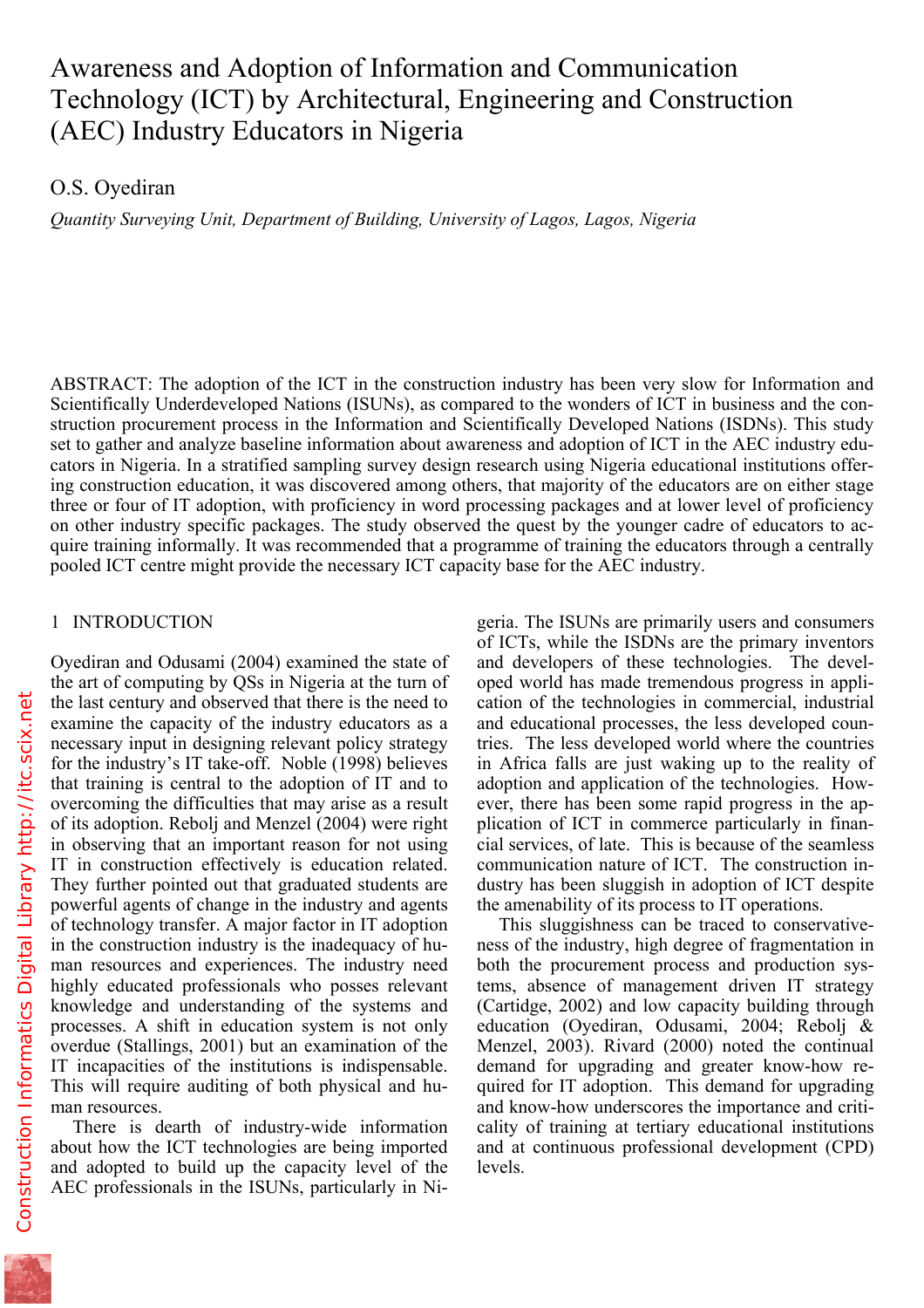1988, Doherty, 1997, Howard 1998, Rivard 2000, Samuelson, 2002, Rivard, et al 2003; Love et al, 1995, Hua, 2005, etc) has carried out surveys on ICT wage in most developed (ISDNs) nations. It appears in these studies that capacity development of the AEC industry educators have been taken for granted. Reboly and Menzel (2004) reported that several research projects have seen the issues of educating the practitioners and bringing results closer to the practice as the way forward in making the industry use the IT solutions proffered. However they believed that an important reason for not using IT solutions proffered in construction effectively lies in the current education practice. Stallings (2001) also shared similar views when he submitted that a shift in education system is overdue in his argument for the adoption of the virtual university for education in the  $21<sup>st</sup>$  century.

This study set to gather and analyze baseline information about awareness and adoption of ICT in the AEC industry educators in Nigeria. It sought to understand the resource constraint prevalent among the educators with the aim of determining the policy directions that will promote better rate of IT adoption that will facilitate the performance of the industry particularly with the globalization challenges threatening the developing economies. It is to further discover the challenges faced by the professionals by examining the factors affecting the use and adoption of computer.

# 2 METHODOLOGY

The research is designed to obtain information from those involved in teaching/research in construction related fields in tertiary institutions in Nigeria. The sampling technique employed is purposive. The data generated were analyzed using mean item scores to generate ranking of the variables of interest using the following formula as commonly used by some researchers in the construction management field (Odeyinka, 2003; Egbu & Botterill, 2002, Kukulanga, Kuotcha, McCaffer & Edun-Fotwe, 2001; Ling, Khee& Lim, 2000; Wang, Tiong, Ting & Ashley, 2000).

$$
I_u = \sum_{n=1}^{5} k_i n_i / n_x k
$$

where  $ki = Rank$  of event i. and  $ni = Frequency$  of event i., I=Index of the specified event.

The events measured are: the awareness of the use of various ICT tools, the of adoption of tools and packages as well as the level of deployment of computer in teaching and research and the factors affecting computer usage.

years category, while the respondents spread across the professions in the built environment .The average teaching/research experience of respondents is about 11 years, while majority are in the middle lecturership grade. The respondents were drawn from five categories of educational institutions, categorized by ownership.

About 94% of the respondents indicated that they have been using computer/word processor in connection with their academic work, while about 47% claimed to have been using computers in the last five year, and only about 19% have been using computers over ten years ago. Their use of computer is mostly in the office (89%), at home (49%) and in cyber cafe (40%). About 71% indicated that they use computer every day. Access to computer is predominantly through personal purchase (78%) while the office accounted for about 13% access. Institutional Ownership of computers is very poor. The surveyed average computer ownership by the institution indicated that there are about five computers per respondents. About 29% of the respondents have intercom facilities while about 20% have Intranet access. The intranet and video conferencing facilities are very low. The local area Network facility (LAN) is below 10% (Table 2).

### 3 RESULTS ANALYSIS AND DISCUSSION

Table 1 itemizes some of the communication facilities of ICT and the mean awareness index of the educators.

Table 1: Awareness of the Information Technology Software

| <b>Computer Packages</b>           | Mean Awareness |                             |
|------------------------------------|----------------|-----------------------------|
|                                    | Index          | Ranking                     |
| $\bullet$ Electronic document data |                |                             |
| transfer <i>i.e.</i> floppy disk   | 3.91           |                             |
| $\blacklozenge$ Internet (www)     | 3.90           | $\mathcal{D}_{\mathcal{L}}$ |
| $\bullet$ Voice mail               | 293            | 3                           |
| $\blacklozenge$ Video conferencing | 2.51           | 4                           |
| $\bullet$ Intranet communication   | 2.07           | 5                           |
| $\bullet$ Extranet communication   | 178            | 6                           |
| • Average Mean Awareness           |                |                             |
| Index                              | 2.85           |                             |

*0 =Very unaware, 1 = unaware, 2 = aware, 3 = moderately aware, 4 = very aware, 5 = highly aware* 

Four of the facilities (Electronic document transfer, Internet, Voice mail and Video conferencing), while they indicated that they are not aware of intranet and extranet communication. It should be noted that they are on a high scale of awareness for electronic document transfer facilities, such as floppy disk, flash disk, CD Rom etc, and the Internet. They however indicate a moderate level of awareness for voicemail and video conferencing.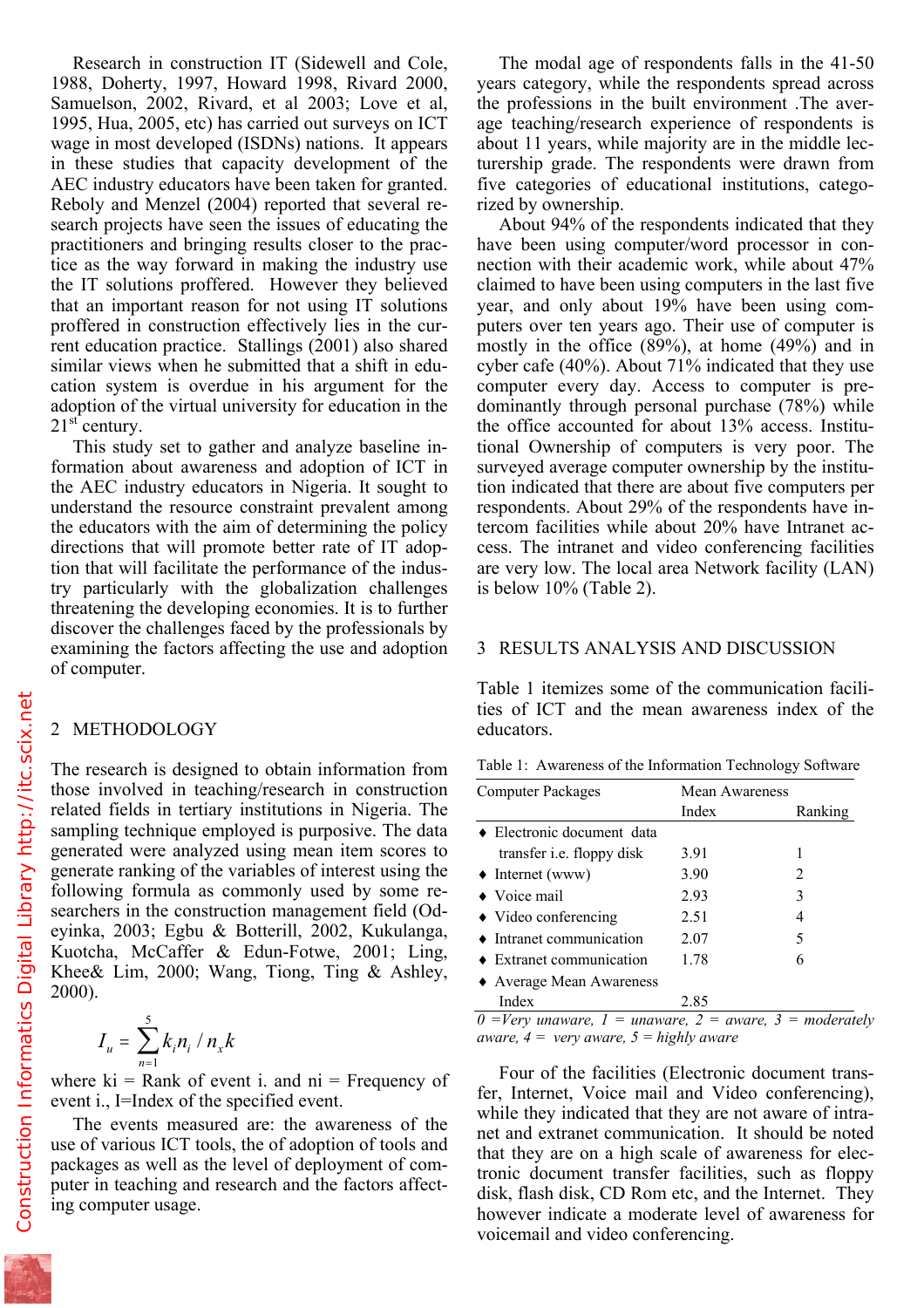have ICT facilities to use in operating the ICT product? Table 2 lists the ICT facilities possessed by the departments. Eleven of the items were listed they indicated that they do not possess or own on line databases and interactive video. However, they claimed to have intercom within the institutions and Internet access. Both accounts for about 55%, the average percentage of department possession of these ICT facilities is about 18%. It is not compulsory for a department to have all these facilities.

Table 2. Possession of IT products facilities by the departments

| Facilities                      | Possession     | $\frac{0}{0}$ |
|---------------------------------|----------------|---------------|
| Local Area Network              | 5              | 7.35          |
| <b>Internet Access</b>          | 18             | 26.0          |
| Intranet                        |                | 1.47          |
| Video conferencing              |                | 1.47          |
| Reprographic machines           | 6              | 8.82          |
| Tele-fax technology             | 2              | 2.94          |
| Globile system of Mobile        | 7              | 10.29         |
| Intercom within the institution | 20             | 29.41         |
| Voice mail                      | $\mathfrak{D}$ | 2.94          |
| On line data bases              |                |               |
| Interactive video               |                |               |

The five essential of these facilities are Intercom within the institution, local area network, Internet access, Internet and video conferencing, having an average percentage of departmental possession of about 24%.

Table 3. For functions for which departments originally acquire the computer(s)

| Purpose of computer acquisition | Frequency | Percentage |
|---------------------------------|-----------|------------|
| Word processing                 | 40        | 58.80      |
| Student records                 | 38        | 55.88      |
| Designs and Drafting training   | 12        | 17.60      |
| preparation of Muliti-media     |           |            |
| teaching resource               | 11        | 16.18      |
| Database management             | 8         | 11.76      |
| Estimating                      |           | 1.47       |
| TOTAL.                          | 110       |            |

It is further expected that the purpose for which the department of the educators acquired their computer systems (which form the hardware base of the ICT) can partly indicate their awareness of their ICT. As indicated in table 3, two functions form the bulk of the reason why the hardware was acquired. These are to carry out word processing and student records functions. These two broad functions account for over 50% of the respondents. The other technical and industry specific functions and teaching functions account for less than 20% of the respondents.

#### *educators*

Three measures were used to ascertain the ICT adoption threshold of the educators. They are the stages of adoption (table 4), the proficiency level of the educators (table 5) and the level of deployment of IT in teaching and research table 6.

Table 4. Stages of IT adoption

| <b>STAGES OF IT ADOPTION</b>              | Re-     | Percent- |
|-------------------------------------------|---------|----------|
|                                           | sponses | age      |
| Stage 1: Awareness                        | 2       | 2.94     |
| Stage 2: Learning the process             | 4       | 5.88     |
| Stage 3: Understanding and application of |         |          |
| the process                               | 19      | 2794     |
| Stage 4: Familiarity and confidence       | 19      | 27 94    |
| Stage 5: Adaptation to other contexts     | 13      | 19.12    |
| Stage 6: Creative application to new con- |         |          |
| texts                                     | 7       | 10.29    |
| No stage indicated                        | 4       | 5.88     |
| Total                                     | 68      | 100      |

As expected, respondents (about 3%) are still at the lowest stage of IT adoption. Majority are either in stages three (about 28%) or four (about 28%). These stages are the understanding and application of the process and familiarity and confidence. Fewer educators are on the adoption to other contexts' stage and the creative application to new contexts stage.



Figure 1. Stages of IT adoption by AEC educators.

The mean proficiency index, constructed on a 6 point Likert type scale of the educators proficiency on software packages 2.5 indicated on table 5. The average mean proficiency index is about 1.75 on a scale of 5. This indicates a moderately proficiency level. Decomposing this to groups of software shows varying levels of proficiency for each of the groups. The educators exhibit, comparatively, highest proficiency, (about 2.53) in the use of computer based communication media software. This is followed by the proficiency level in general-purpose software and then database management packages.

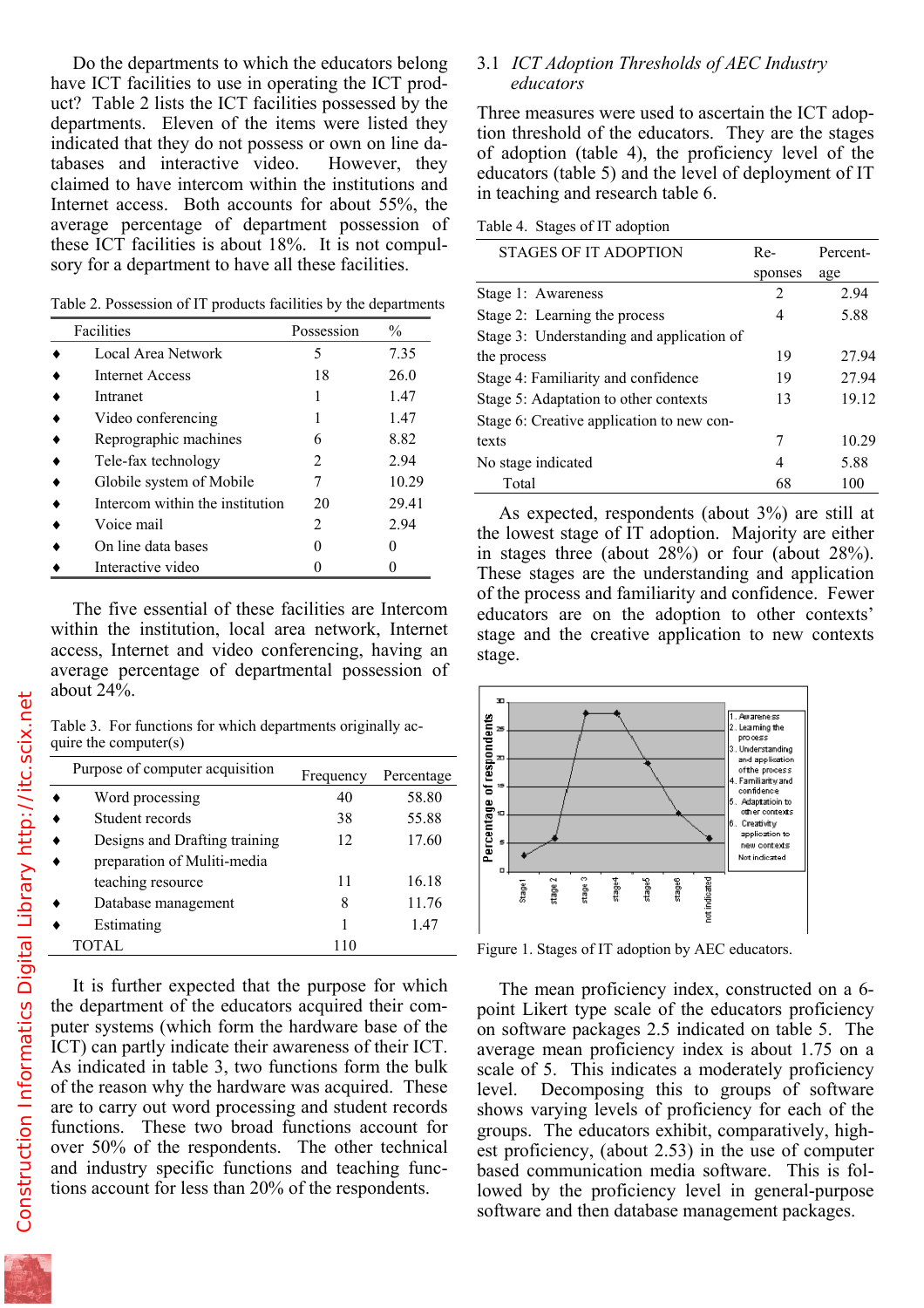| <b>Computer Packages</b>             | Mean pro-Average<br>ficiency | mean pro- |  |
|--------------------------------------|------------------------------|-----------|--|
|                                      |                              |           |  |
|                                      | index                        | ficiency  |  |
|                                      |                              | index     |  |
| Word Processing packages (e.g. MS)   |                              |           |  |
| Word)                                | 2.99                         |           |  |
| Presentation Packages (e.g. MS       |                              | 2.51      |  |
| PowerPoint, MS Publisher             | 2.03                         |           |  |
| Database management packages         |                              |           |  |
| MS Access                            | 1.44                         |           |  |
| MS Excel, Lotus 1-2-3 or MS Lotus    |                              |           |  |
| $1 - 2 - 3$                          | 2.72                         | 2.08      |  |
| Computer Based Communication me-     |                              |           |  |
| dia                                  |                              |           |  |
| E-mail                               | 3.38                         |           |  |
| Internet                             | 3.51                         |           |  |
| Intranet                             | 0.69                         | 2.53      |  |
| Design Packages (Auto CAD, Archi     |                              |           |  |
| CAD etc                              | 1.75                         |           |  |
| Quantity Surveying software packages | 0.49                         |           |  |
| GIS packages                         | 0.96                         |           |  |
| Project Management software          | 1.04                         |           |  |
| Property and Facilities Management   |                              |           |  |
| software                             | 0.85                         |           |  |
| Programming languages (Basic, Vir-   |                              |           |  |
| tual Basic, Fortran, $e^{t+1}$ ).    | 0.90                         |           |  |
| Average Mean proficiency Index       |                              |           |  |

 $0 =$  cannot use at all,  $1 =$  not proficient,  $2 =$  moderately proficient, 3 *= proficient, 4 = very proficient, 5 = very highly proficient* 

Their proficiency level in programming languages, and other industry specific software is very low (average mean proficiency index for industry specific software is about 1.02), indicating no proficiency.

Table 6. Level of deployment of IT in teaching and research process

| Teaching and research process          | Mean devel-  | Ranking |
|----------------------------------------|--------------|---------|
|                                        | opment Index |         |
| Surfing the Net for research in-       | 4.03         | 1       |
| formation                              |              |         |
| Research data analysis                 | 3.44         | 2       |
| Processing student results             | 3.34         | 3       |
| Communicating using E-mail             | 3.25         | 4       |
| Managing student records               | 2.99         | 5       |
| Direct Instruction to students         | 2.34         | 6       |
| Preparation of slides                  | 1.71         |         |
| Communicating with students<br>on-line | 1.41         | 8       |
| Average Mean Deployment In-<br>dex     | 2.81         |         |

 $0 = not$  existent,  $1 = very$  low,  $2 = low$ ,  $3 = moderate$ ,  $4 = high$ ,  $5 =$ *very high* 

educators deploy ICT in their teaching and research process. On the average, the mean deployment index of about 3 indicates a moderate level of overall deployment. It is apparent that communication component of ICT is the more prominent areas of deployment of ICT by the educators (Average mean deployment index is about 2.90). They also deploy ICT to research data analysis, process student results and managing student records at moderate level. Evidence of little or no use of ICT facilities in teaching is indicated by the low mean deployment indices for preparation of slides and communicating with students on-line.

# 3.2 *Factors impeding the deployment of ICT tools in teaching and research process*

All the respondents weakly agree that the eleven listed factors (Average MII = 2.95) table 7 limit or impede the extent of deployment of ICT tools in the teaching and research process. The high cost of hard and software however is indicated as being a leading inhibiting factor.

Table 7. Factors limiting the deployment of IT tools in the educational and research process in institutions

|                                                                  | Mean Index Rank-  |     |
|------------------------------------------------------------------|-------------------|-----|
| Factors                                                          |                   |     |
|                                                                  | of Inhibition ing |     |
| High cost of hard and software                                   | 3.71              | 1   |
| Inadequate telecommunication net-                                | 3.28              | 2   |
| work                                                             |                   |     |
| Computer illiteracy among staff                                  | 3.19              | 3.5 |
| Ineffective telecommunication net-<br>work                       | 3.19              | 3.5 |
| Attitudes of staff to IT deployment<br>in construction education | 3.09              | 5   |
| Inadequate relevant software                                     | 3.04              | 6   |
| Inertia of senior academics                                      | 2.85              | 7   |
| Lack of interest by the management<br>of the institution         | 2.79              | 8   |
| Computer literacy level among stu-<br>dents                      | 2.76              | 9   |
| Personal contact is considered more 2.50<br>effective            |                   | 10  |
| Reliance on IT seen as disempower- 2.01<br><sub>1</sub> ng       |                   | 11  |

 $0 = not sure, 1 = strongly disagree, 2 = disagree, 3 = weakly agree, 4$ *= agree 5 = strongly agree* 

They disagree that reliance on IT is seen as disempowering and as such it does not constitute attitudinal belief that is capable of weakening the resolve to digitalize teaching and research process. This result seems not to agree with Babajide and Bolaji's (2003) result that observed that the respondent lecturers of pure and applied science related disciplines in the tertiary institution studied seems not to believe in the use of ICT communication media for dissemination of knowledge. At best this may be a tempo-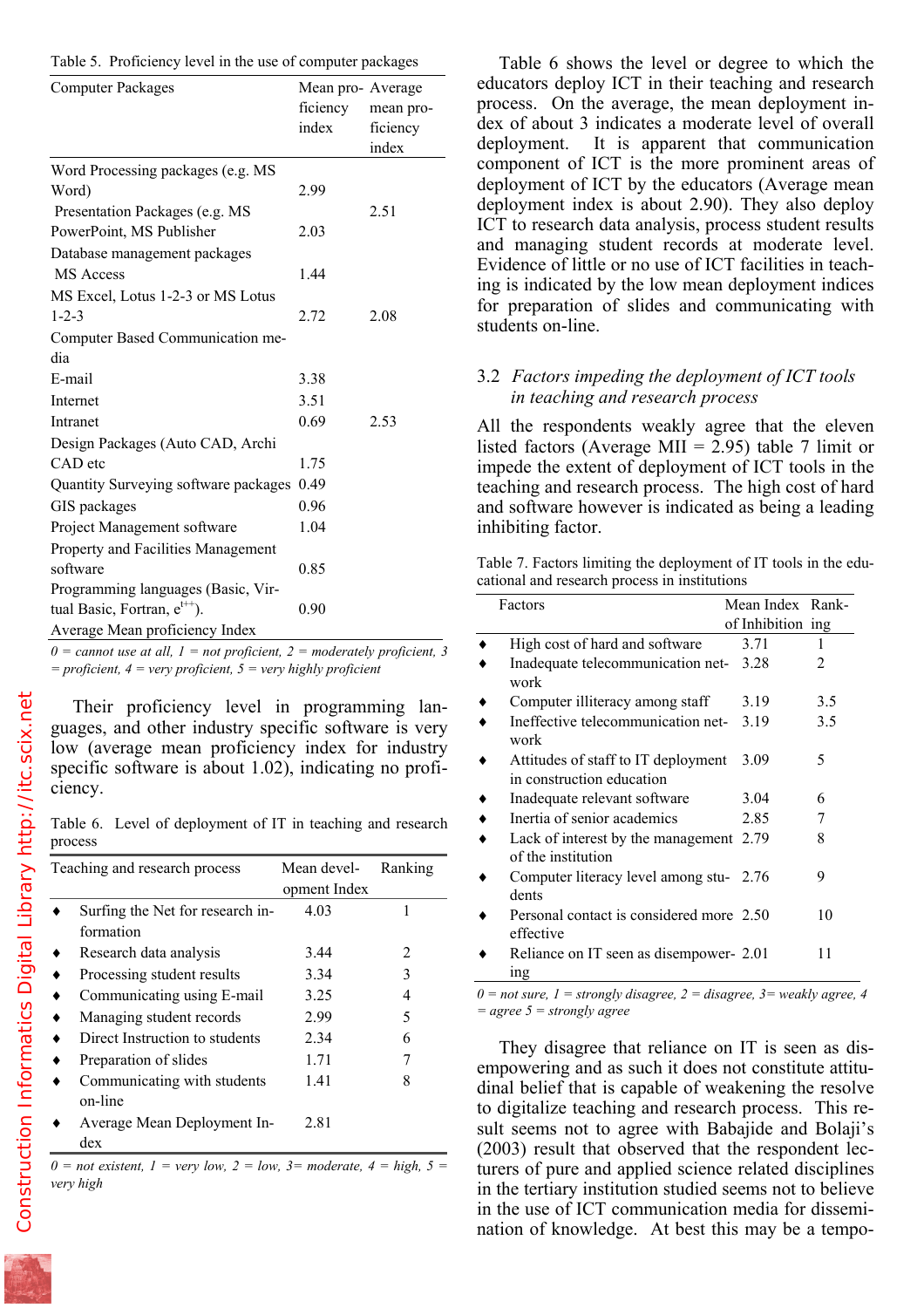ment will make such belief unpopular.

# 4 DISCUSSION OF FINDINGS

Results indicating the level of awareness of the AEC educators show that they are moderately aware of the ICT operating software. This result agrees with Oni's (2003) findings, which indicated that the AEC industry professionals in Nigeria are moderately aware of electronic mail, electronic document transfer and Internet communications. This seems to indicate that the awareness level of educators in Nigeria is not higher than that of the industry practitioners. They seem not to be ahead of the industry unlike in the developed economies where researchers have not only indicated high level of awareness, but have come up with solutions reflecting the extent of use, adoption and application of these facilities to peculiar construction industry contexts (Rebolj & Menzel, 2004; Kalay, 2004; Rivard & Bedard, 2004; Lindemann, et al, 2004; Mangini & Pelli, 2003; Bacblom et al, 2003).

The departmental possession of the ICT facilities is very low. For the most essentials ones needed for training the students, the average percentage indicating departmental possession is less than one-quarter. Various government organs have seen the need for integrating IT culture into the educational system in the country. However, this aspiration has not been met with required implementation seriousness. Busari (2003) has noted that most teacher trainers in tertiary institutions in Lagos State of Nigeria have gotten little or no ICT support from their employers. There has been much rhetoric about ICT deployment in teaching and research and less of reality.

The purpose for which the computers acquired by the departments of the educators also indicate that the educators are operating on general and popular ICT awareness and less of awareness of the industry specific functional specification of ICT needs.

Following the report of Mohammed and Ekpunobi (2003) that ICT has developed in the Nigerian University System through academic computer science departments and computer centers, then the AEC educators who did not go through such academic programme is left with the option of private on-the-job training or self-taught training. Busari (2003) has reported that about 77% of the tertiary education teachers have acquired their capacity level in ICT through self-taught on-the- job training. The preponderance of the self-taught training by educators requires self-motivation on the part of the learners so as to overcome learning struggles without abandoning the learning process. However, it is apparent that self-taught learners, as usual will have to pass through various stages of awareness. While some may overcome the learning struggles and move

may be satisfied with the basic knowledge and be operating at the periphery of ICT knowledge, use and adoption. Formal ICT training for the AEC educators may therefore become imperative if their products will be able to meet the expectations of the ICT-driven industry and global economy.

Proficiency, according to Jacobsen (1998), is the degree to which an individual is relatively measured on the level of expertise in the use of the specified computer software and tools. It can be used as a measure of the threshold of ICT adoption. While the educators specify their stage of adoption, the proficiency measure indicates what level of expertise they can be said to have attained on the specified expertise item.

There appears to be progress in the stage of adoption. Majority are at the middle point of the adoption stages. This corresponds with the proportion that claimed that they have been using computers since the last ten years, cumulatively. The prospect for rapid progress is high since the modal age of respondents fall within the 41-50 years age group. This is still within the age group of those that Jacobsen (1998) found to be integrating computer technology for teaching and research in higher education.

Of all the industry specific software, the design packages (AutoCAD, ArchiCAD, etc.) have the highest mean proficiency index, which indicates moderate proficiency. This is followed by project management software. These low mean proficiency indices for all the industry specific software indicate not only the proficiency of the educators, but the capacity in terms of the number of proficient educators that can train the would-be industry professionals. In reality, most of the AEC industry graduates leave school without any training in these packages. They therefore rely on the employer to provide the training or they acquire it privately so as to be employable in the industry.

## 5 CONCLUSION

The study has examined the level of awareness and adoption threshold of the AEC industry educators in Nigeria. The results obtained have indicated a moderate level of awareness of the various ICT tools currently available. The awareness level of the educators has been found to be almost at the same level with the industry practitioners.

The departmental possession of ICT facilities and tools is very low. The management of the institutions is to provide such facilities through sufficient budgetary allocations and implementation of relevant IT policy. Management must move from policy formulation to implementation.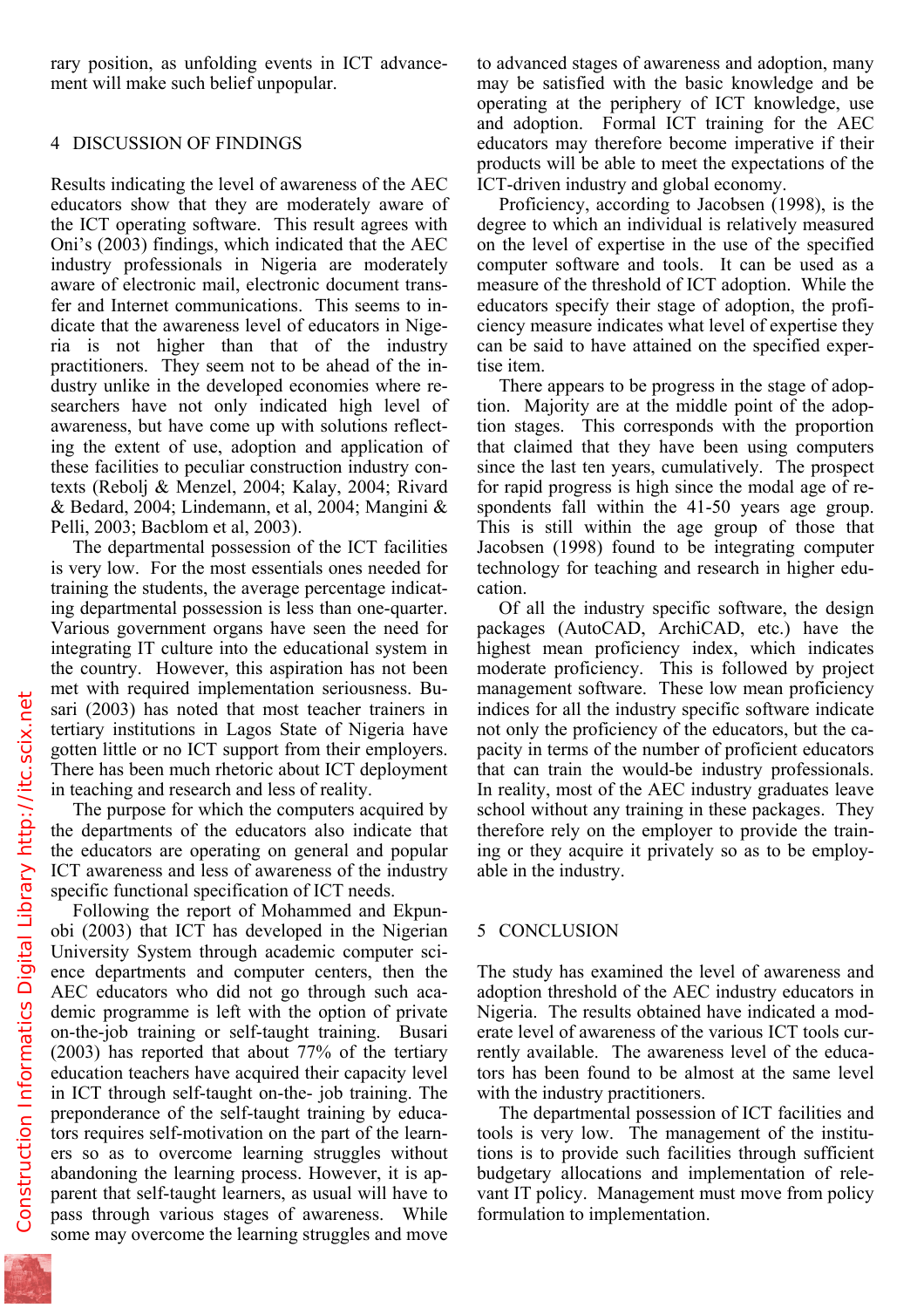lack ICT facilities that can integrate IT culture into the educational system of the AEC industry graduates. This is bound to have effect on how the graduates adopt and adapt to ICT in the industry, and consequently the industry is worse of for not having the capacity to deliver value in the project procurement process. This ultimately will affect the capacity of the industry to compete globally.

The proficiency threshold is average. Majority of the AEC educators are already able to understand and apply ICT to the teaching and research process and as well able to use ICT with familiarity and confidence. There is need for acquisition of further expertise so as to be able to move to later stages of ICT adoption.

The expertise level measure in proficiency terms, for the industry specific ICT tools is below average. While the expertise level for design packages is the highest it does almost not exist for other equally relevant packages being in use in the project procurement process.

Cost of hard and software has been singled out as having significant impact in limiting or inhibiting the deployment of ICT tools in teaching and research process. Other factors that show some level of significant inhibition to ICT deployment are inadequate and ineffective telecommunication network, computer illiteracy among staff, attitudes of staff to ICT deployment in construction education and inadequate relevant software.

The AEC industry educators must have ICT knowledge-edge over the industry applicators of ICT tools. This is necessary to provide necessary leadership in education and in research into applications relevant for the use of the industry practitioners. The study hereby advocates the creation of a Construction ICT Centre in any of the tertiary institutions that have infrastructure base and the minimal human capacity for ICT training. The Centre will pool existing and available human resources from various institutions offering AEC industry related courses or programmes.

The Centre is to primarily serve as training the educators (TTE) Centre as well as develop to a center of excellence in construction ICT research and development. The Centre can seek and assess any nationally and internationally available financial resources and as well network with other similar institutions in developed and developing economies of the world. Attaining a high level of ICT awareness and expertise coupled with capacity to keep on the cutting edge of ICT development is a must for the AEC industry educators, in developing economies, if the industry will be able to deliver value to the society.

- Abimbade, A. 1999. Principles and Practice of Educational Technology. London: International Pub. Ltd.
- Arif, A. A. & Karam, A. A. 2001. Architectural Practices and their use of IT in the Western Cape province, South Africa. Itcon, 6, 17-33. at http://itcon.org/2001/2/
- Babajide, V.F.T. and Bolaji, O.A. 2003. Perception of lecturers and pre-service teachers towards the use of communication media in teaching pure and applied science related disciplines (33-36). Proceedings of the 44<sup>th</sup> Annual Conference of Science Teachers Association of Nigeria.
- Bäckblom M., Ruohtula , A. & BjÖrk,C. 2003. Use of Document Management Systems-A Case Study of the Finnish Construction Industry. Itcon, 8, 367-380, at http://www.itcon.org
- BjÖrk, M. and Ruohtula, A. 2003. Use of document management systems – A case study of the finish construction industry. Information Technology in Construction at http://itcon.org/2003/26/ Itcon. 8. 367.
- Busari T. 2003. An investigation into the training status and ICT support of teacher trainers' institutions of higher learning in Lagos State  $(53-57)$ . Proceedings of the  $44<sup>th</sup>$  Annual Conference of Science Teachers Association of Nigeria.
- Cartlidge, D. 2002. New Aspects of Quantity Surveying Practice. Oxford: Butterworth Heinemann
- Doherty, J.M. 1997. A Survey of Computer Use in the New Zealand Building and Construction Industry. Itcon, 2, 1-13. at http://www.itcon.org
- Mohammed, A.M. and Ekpunobi E.N. 2003. The role o Information and Communication Technology (ICT) in Teacher Education (268-271). Proceedings of the  $44<sup>th</sup>$  Annual Conference of Science Teachers Association of Nigeria.
- Honey R. 1998. Make IT a fundamental part of our business. Chartered Surveyor Monthly February, 57
- Hua, G.B.2005. IT Barometer 2003: Survey of the Singapore Construction Industry and a Comparison of Results . Information Technology in Construction at http://itcon.org/2005/1/ Itcon. 10. 1.
- Jacobsen, D.M 1998. Adoption patterns and Characteristics of Faculty who integrate computer technology for teaching and learning in higher education. Unpublished Doctorial Dissertation, University of Calgary.
- Kalay, Y.E. 2004. Virtual Learning Environments. Information Technology in Construction at http://itcon.org/2004/13/ Itcon. 9. 195
- Kululanga, G.K.; Kuotcha, W.; McCaffer & Edun-Fotwe, F. 2001. Contractors claim process framework. Journal of Construction Engineering and Management, 127 (4), 309- 314
- Lindemann, J., Sandberg, G. and Olsson, K. 2004. An Approach to Teaching Architectural and Engineering Students Utilizing Computational Mechanics Software Forcepad. Information Technology in Construction at in Construction at http://itcon.org/2004/15/ Itcon. 9. 219
- Ling, Y.T. Khee, H. Y. & Lim, K. S. G. 2000. The reasons why clients prefer to procure more projects based on design-bid build than design and build.
- Mangini, M.S. and Fabrizio P. 2003. e Business Scheme for Engineering Consulting Service. Information Technology in Construction at http://itcon.org/2003/23/ Itcon. 8. 309.
- Mui, L.Y., Abdul Aziz, A. R., Ni, C.A., Yee, C.W., Lay, S.W. and Lay, W.S. 2002. A Survey of Internet Usage in the Malaysian Construction Industry. Information Technology in Construction at http://itcon.org/2002/17/ Itcon. 7. 259.
- Noble, K. 1998. Are you getting the most from your IT? Chartered Surveyor Monthly (CSM). February p. 59